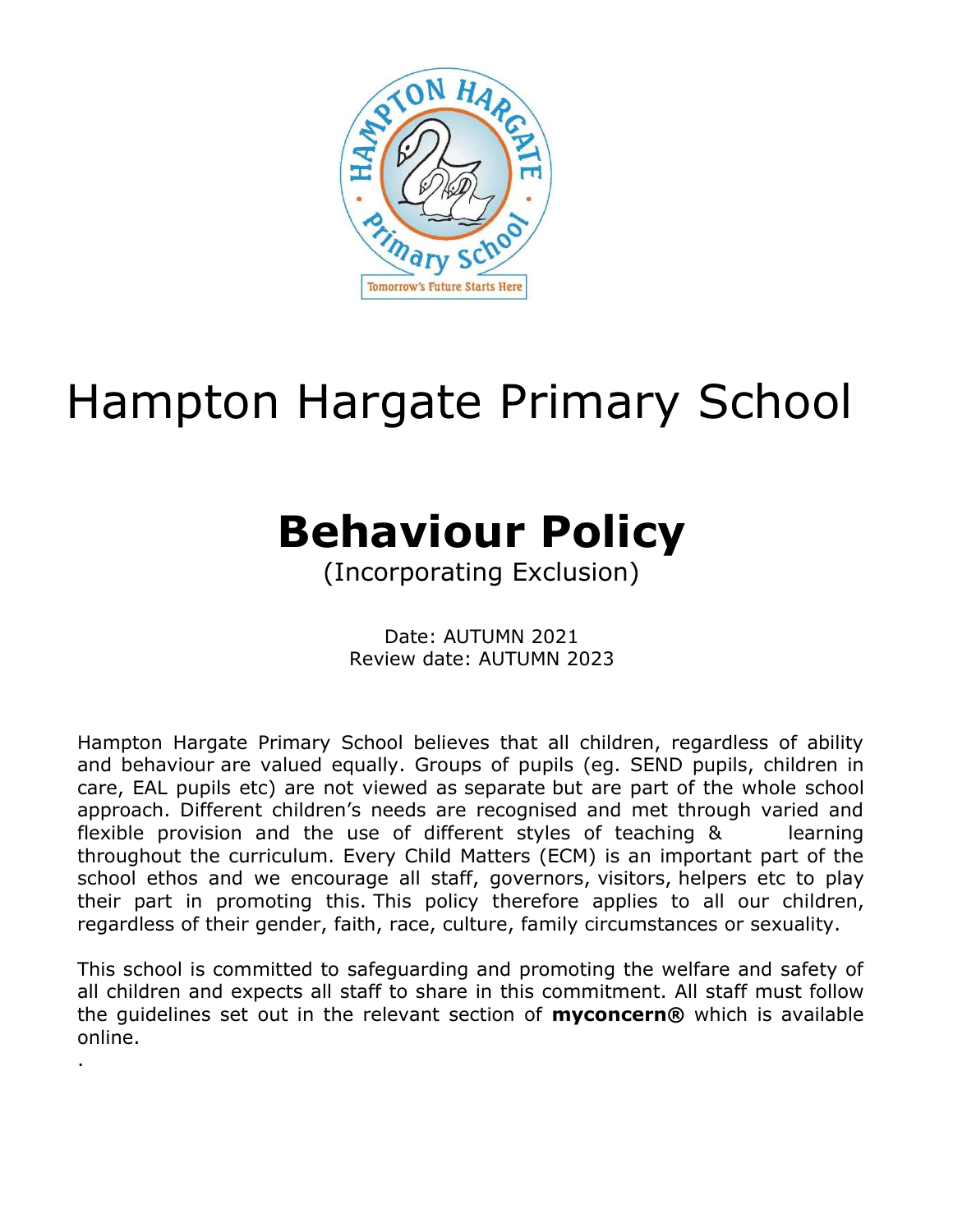# **1 Aims and Expectations**

- **1.1** It is a key aim of our school that every member of the school community feels valued and respected, and that each person is treated fairly and well. Our school behaviour policy is designed to promote good behaviour and encourage consistency in dealing with poor behaviour.
- **1.2** Our priority is to promote good relationships with all members of our school community, so staff and pupils can work together effectively.
- **1.3** The school expects every member of the school community to behave in a considerate way towards others. Specific rules will be discussed and agreed with the children at the beginning of each school year.
- **1.4** This policy aims to help children to grow in a safe and secure environment, and to become positive, responsible and increasingly independent members of the school community.
- **1.5** The school will promote and reward self-discipline, a respect for one another and for authority, respect and care of others, good behaviour and we develop an ethos of kindness and co-operation. This policy is designed to promote and reward good behaviour, rather than merely deter anti-social behaviour.
- **1.6** The school strives for an ethos of honesty with one another, trust and forgiveness and understanding when things may not have always gone to plan. Being 'fair' is not about everyone getting the same (equality) but about everyone getting what they need (equity).

#### **1.7 Behaviour is a form of communication**

The change in terminology in the 2014 Code of Practice of Special Educational Needs (SEN) - which replaces the Behaviour and Social Difficulties (BESD) with Social, Emotional, and Mental Health (SEMH) difficulties – helps to promote a shift towards viewing **behaviour as a communication of an emotional need** (whether conscious or unconscious), and responding accordingly.

**1.8 Taking a non-judgmental, curious and empathic attitude towards behaviour** We encourage all adults in schools to respond in a way that focuses on the **feelings and emotions that might drive certain behaviour, rather than the behaviour itself.** Children with behavioural difficulties need to be regarded as **vulnerable rather than troublesome**, and we all have a duty to explore this vulnerability and provide appropriate support.

*"Thinking of a child as behaving badly disposes you to think of punishment. Thinking of a child as struggling to handle something difficult encourages you to help them through their distress" (from Colebourne Primary School's Behaviour Policy)*

#### **1.9 Putting relationships first**

This requires a school ethos that promotes strong relationships between staff, children and their parents/carers. It also relies on creating a positive school culture and climate that fosters **connection**, **inclusion**, **respect** and **value** for all members of the school community.

#### **1.10 Maintaining clear boundaries and expectations around behaviour**

Changing how we respond to behaviour does not mean having no expectations, routines or structure. In order to help children feel safe, their educational environment needs to be high in both nurture and structure. Children need predictable routines, expectations and responses to behaviour. These must be in place and modelled appropriately, within the context of a safe and caring school environment. Natural Developing an Attachment Aware Behaviour Regulation Policy: Guidance for Brighton & Hove Schools 7 rewards and consequences that can follow certain behaviours should be made explicit, without the need to enforce 'sanctions' that can shame and ostracise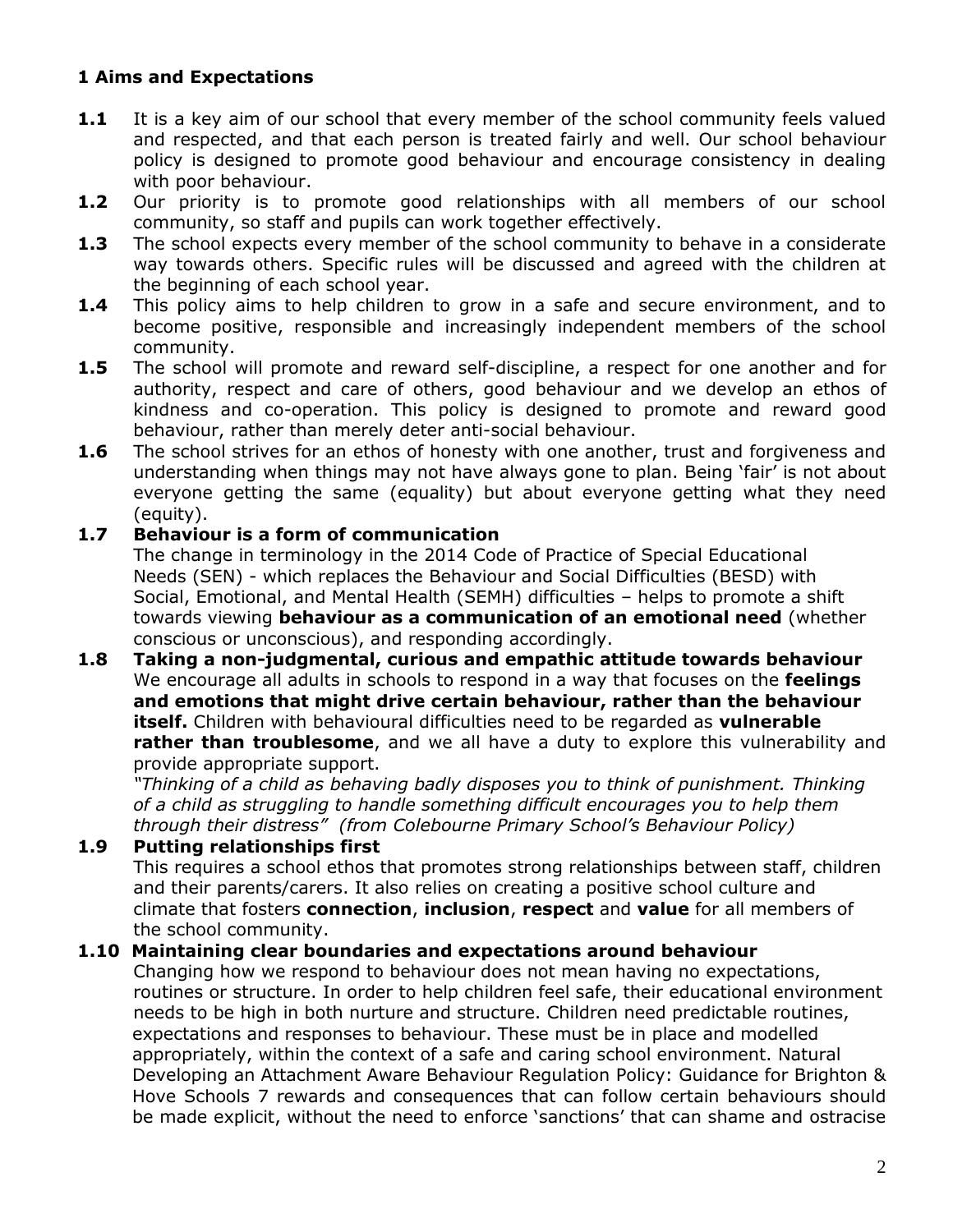children from their peers, school community and family, leading to potentially more negative behaviour.

- 1.11 **Not all behaviours are a matter of 'choice'** and not all factors linked to the behaviour of children are within their control. Therefore the language of choice (e.g. 'good choice/bad choice') is not always helpful.
- **1.12 Behaviour must always been viewed systemically and within the context of important relationships** (i.e. a relational communication pattern rather than an internal problem).
- **1.13 Encouraging parental engagement and involvement is absolutely crucial when addressing and planning support for children's SEMH needs**.

#### **2 Rewards**

**2.1** We will praise and reward children for good behaviour in a variety of ways.

| <b>FREQUENCY</b> | <b>TYPE OF REWARD</b>                                                          | <b>REASON FOR REWARD</b>                                                                                                                                                                                                      |  |  |
|------------------|--------------------------------------------------------------------------------|-------------------------------------------------------------------------------------------------------------------------------------------------------------------------------------------------------------------------------|--|--|
| When appropriate | Take<br>work<br>the<br>to<br>Headteacher and other SLT<br>to praise and award. | To<br>celebrate<br>good<br>work,<br>effort or attitudes.                                                                                                                                                                      |  |  |
|                  | Individual rewards                                                             | Given to children who may<br>have individualised behaviour<br>or coordinated plans<br>with<br>planned rewards.                                                                                                                |  |  |
| Daily            | <b>Verbal Praise</b>                                                           | Given by all, at all times,<br>including dojos home.                                                                                                                                                                          |  |  |
|                  | Class rewards                                                                  | Stickers, raffle tickets, dojos<br>(dependent on<br>the<br>class<br>teacher)                                                                                                                                                  |  |  |
|                  | Positive written remarks in<br>books                                           | For achievement and effort                                                                                                                                                                                                    |  |  |
|                  | Class dojo points                                                              | Displaying behaviour linked<br>good<br>be<br>to<br>to<br>green,<br>recognise<br>effort/attitude<br>towards<br>work<br>and/or<br>academic achievement.                                                                         |  |  |
|                  | <b>Stickers</b>                                                                | See above                                                                                                                                                                                                                     |  |  |
|                  | Mini merits                                                                    | behaviour linked<br>Displaying<br>good<br>be<br>to<br>to<br>green,<br>recognise<br>effort/attitude<br>towards<br>work<br>and/or<br>academic achievement.                                                                      |  |  |
|                  | House points                                                                   | To reward good behaviours,<br>kindness,<br>honesty<br>and/or<br>academic achievement.                                                                                                                                         |  |  |
|                  | Green/Silver/Gold card                                                         | Part of the 'good to be green'<br>reward<br>system<br>and<br>when<br>children<br>recognises<br>displayed<br>have<br>good<br>behaviours which go above<br>beyond<br>expectations<br>and<br>consistently throughout the<br>day. |  |  |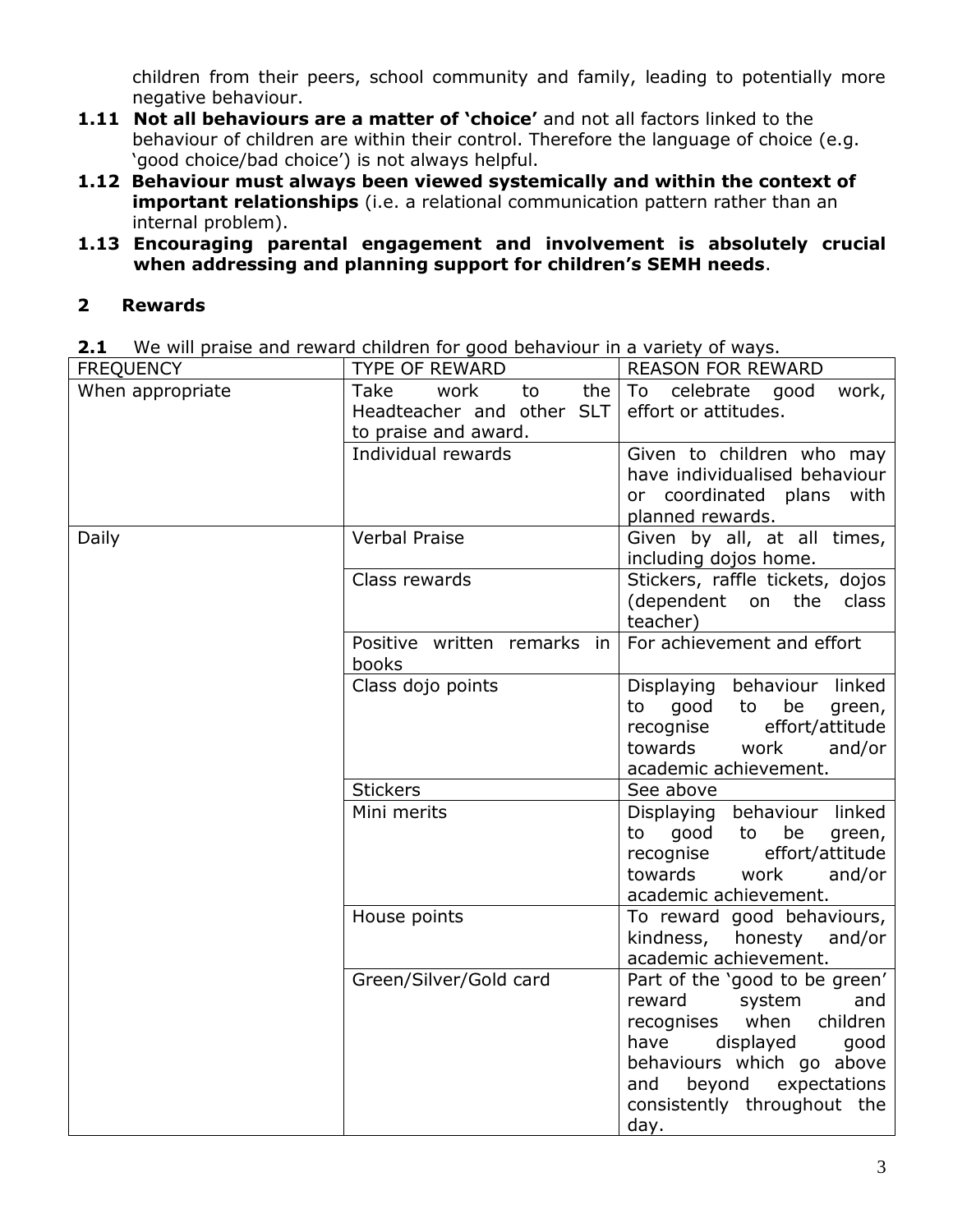| Weekly      | Star of the week                                                           | Children who have worked<br>hard demonstrating positive<br>behaviour and/or academic<br>achievement.                                            |  |
|-------------|----------------------------------------------------------------------------|-------------------------------------------------------------------------------------------------------------------------------------------------|--|
|             | Merits                                                                     | Children who have worked<br>hard demonstrating positive<br>behaviour and/or academic<br>achievement.                                            |  |
|             | Mental<br>maths<br>awards,<br>Spelling<br>awards<br>and<br>homework awards | Presented<br>when<br>children<br>achieve full marks in their<br>when<br>weekly test<br>and<br>produced homework worthy<br>of extra recognition. |  |
| Half-Termly | <b>Achievement Awards</b>                                                  | Presented with a book for<br>demonstrating<br>exceptional<br>behaviour and/or academic<br>achievement worthy of extra<br>recognition.           |  |
| Termly      | Postcards from Headteacher                                                 | For<br>demonstrating<br>exceptional behaviour and/or<br>academic<br>achievement<br>worthy of extra recognition.                                 |  |

- **2.2** The school also acknowledges efforts and achievements out of school through 'show and tell.'
- **2.3** Individual teachers may also have additional reward systems in place in their classroom.

#### **3 Sanctions**

- **3.1** The school employs a number of sanctions to enforce the school rules, and to ensure a safe and positive learning environment. We employ each sanction appropriately to each individual situation.
- **3.2** The sanctions are displayed in all the classrooms and around the school.
- **3.3** The class teacher discusses school rules with their class. In addition to the school rules, each class also has its own classroom code, which is agreed by the children and displayed on the wall of the classroom. In this way, every child in the school knows the standard of behaviour that we expect in our school. If there are incidents of antisocial behaviour, the class teacher discusses these with the whole class during circle time and in whole school assemblies and records on Integris Behaviour Module if appropriate.
- **3.4** It is important that children know what will happen to them if they choose to misbehave and the consequences are applied consistently and fairly.
- **3.5** Children will be taught to take responsibility for their own behaviour through discussions and lessons.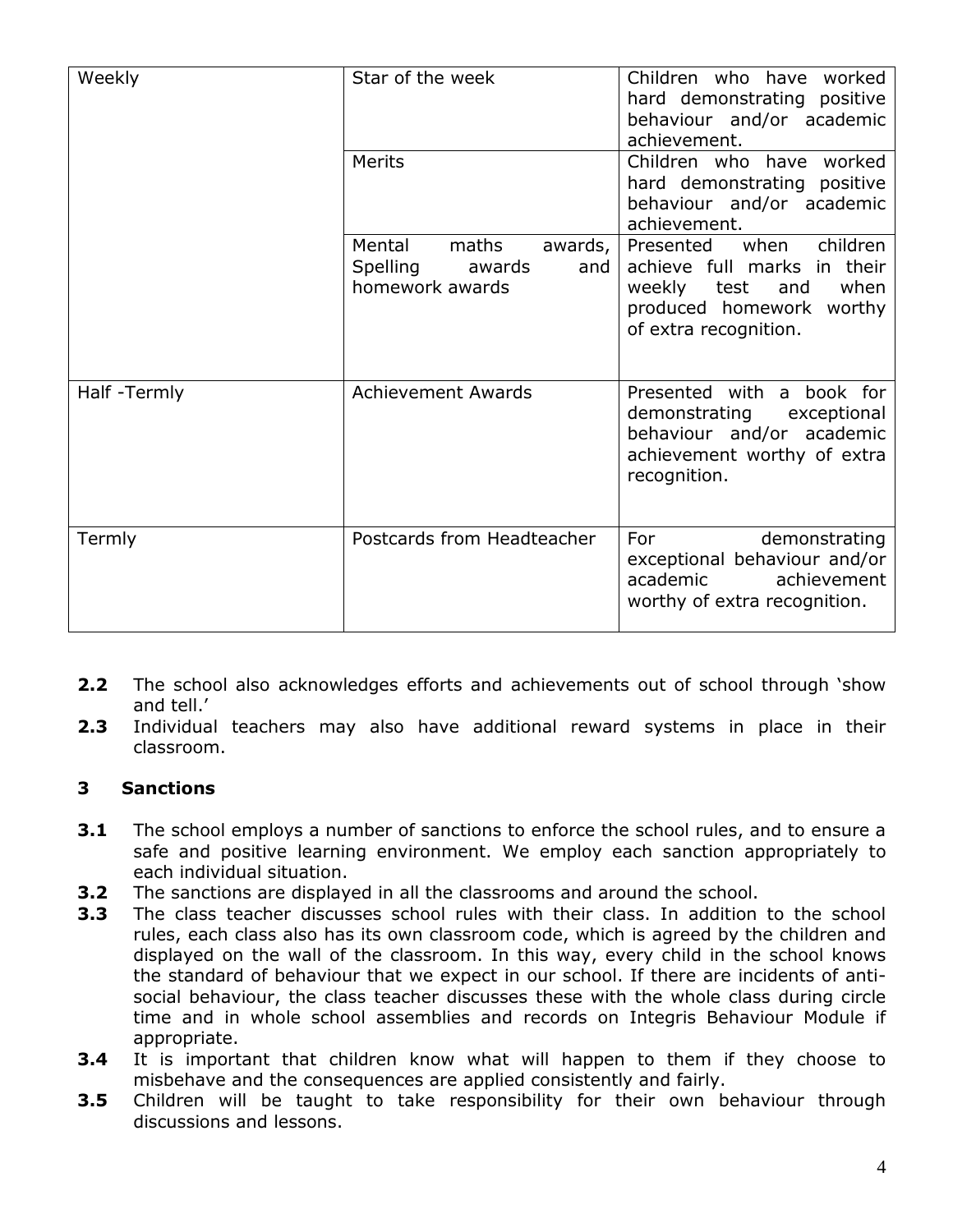- **3.6** Teachers will follow the school behaviour procedures and where sanctions have been given teachers should record them on the Integris Behaviour Module
- **3.7** Consistent behaviour issues will be discussed with parents and referred to the Key Stage Leader or Headteacher
- **3.8** A serious incident should be directly referred to the Key Stage Leader or Headteacher and parents will be contacted that day.
- **3.9** Lunchtime staff will follow the school behaviour procedures. Incidents where a sanction has been given should be recorded on the Integris Behaviour Module.

#### **3.10 Procedure in school**

As a whole school we follow the 'Good to be Green' concept and the 'Steps' approach. These are both aimed at encouraging positive behaviours.

- **3.11 Step 1 '**Blue Stop and Think' cards provide children with an opportunity to think about the behaviour they are displaying/experiencing at the time and allows time for them to correct this behaviour. This could be through a small rest break, thinking time in the peace corner or a chat with the teacher and TA.
- **3.12 Step 2** 'Yellow Warning card' follows on from a 'stop and think' and is a conversation with the class teacher where they discuss the behaviours together through emotion coaching strategies and together try to find ways to correct the behaviours or find the root of the problem. This is another opportunity to turn around their behaviours before it moves to the final stage. At this stage the child may be asked to see another teacher for a chat before the behaviour escalates. This is an opportunity to put into place some therapeutic strategies to prevent moving to step 3.

Emotion Coaching **(Appendix 1)** is an approach that focuses on the development of emotional regulation through supportive relationships. It can benefit not only children but also parents/carers and professionals, to better understand and regulate their emotions, in order to manage strong feelings and take ownership of behaviour

- Emotion Coaching offers practical steps for responding to behaviour, and is linked to
- key attachment concepts, such as the importance of connection.
- Emotion Coaching is an evidence-based approach that provides an understanding of the neuroscience behind behaviour.
- Research also indicates that staff in schools feel more confident managing behaviour when they have increased knowledge of the link between behaviour and emotion
- **3.13 Step 3** `Red Consequence' card is issued when the child has ignored the other opportunities to regulate and control the behaviours and therefore must have a consequence. In the first instance it may be one or a combination of the following:
	- Move seats
	- Move to another teachers classroom
	- Speak to the Team Leader
	- Time in (lunchtime support group for loss of time)
	- Loss of golden time
	- Discussion with parents at the end of the school day or at the first opportunity this may be face to face, email or telephone dependent on the time of day and the needs of the classroom.

We also use logical consequences, rather than punishments to support children's behaviours depending on the behaviours displayed. These might be: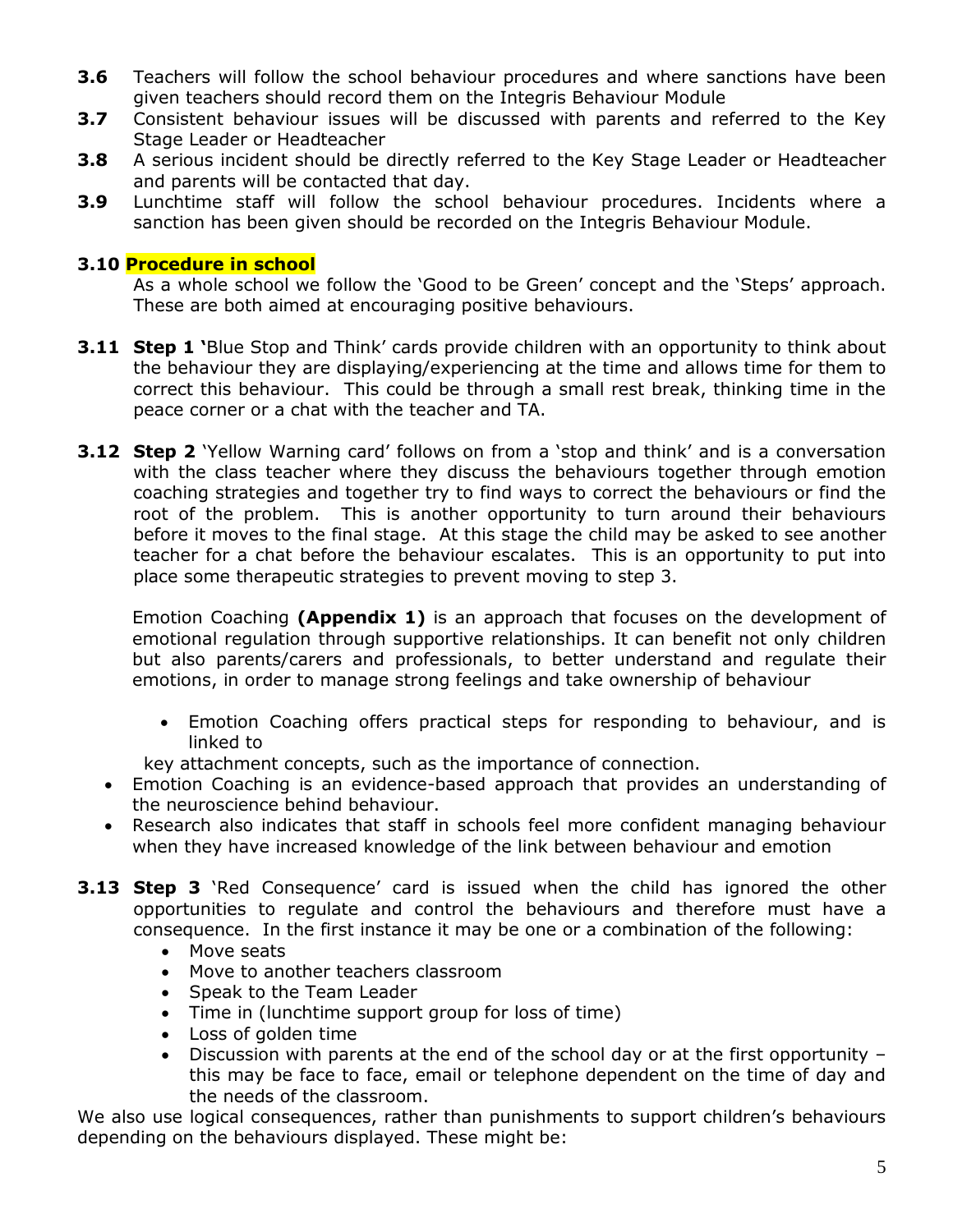- Protective consequences (e.g. escorted at social times)
- Educational consequences (e.g. learning about children from different cultures).

If behaviour continues:

- Speak with the Deputy Head/Assistant Head
- Internal seclusion
- Discussion with parents

Finally if none of the above has worked:

- Speak with the Head teacher
- Possible exclusion in extreme cases (please see notes on exclusion)
- Discussion with parents usually face to face

ALL negative behaviour will be logged on the Integris Behaviour module.

#### **4 Consistent Poor Behaviour**

- **4.1** If a child is regularly being sanctioned for their behaviour, their class teacher will meet with parents. Key Stage Leaders or the Headteacher may also attend this meeting if appropriate. The purpose of the meeting is to inform parents of current issues and agree a way forward.
- **4.2** Outside agencies may be contacted to ask for support if poor behaviour continues.

**4.3** Some children who consistently struggle with boundaries and behaviours may have a behaviour plan in line with the 'Steps' procedures. Steps is a therapeutic-thinking and trauma-informed approach to behaviour. This means that staff understand what causes positive and helpful as well as difficult or dangerous behaviour. They recognise that all behaviour is communication and unpick what the behaviours are telling us. They focus on positive experiences and feelings, recognising that these usually lead to positive and helpful behaviour.

Staff focus on preventative strategies and de-escalating incidents, rather than reacting to them. Steps uses a restorative approach – teachers and children work together to rebuild relationships and repair any harm done.

• Consequences: Behaviours will have logical consequences, rather than punishments. These might be protective consequences (e.g. escorted at social times) or educational consequences (e.g. learning about children from different cultures). A child reaching step 2 or 3 three times a day in a 7 day period may require a behaviour plan.

**4.4** A child will have a behaviour plan in line with the Steps therapeutic approach when their behavior is consistently impacting negatively on the learning and well-being of themselves and those around them. These behaviours may be shown by:

- A child displaying violent or aggressive behaviours which put themselves, children or adults at harm, or at risk of harm.
- A child creating a climate of fear around themselves through consistently dominant or intimidating behaviour
- A child whose behaviour puts them at risk of fixed-term or permanent exclusion

The plan will offer a series of interventions and support which will aim to result in the child's behaviour choices improving and becoming more positive. As detailed previously, there may be cases where the child's individual needs are such that adapted arrangements may be put in place. This will be recorded either in the child's SEND profile or on a one-page profile which will record all the strategies and approaches that will support the child. When these reasonable adjustments are in place, the above definition of concern still applies. The plan will be reviewed at least half termly to check progress and support is having an impact.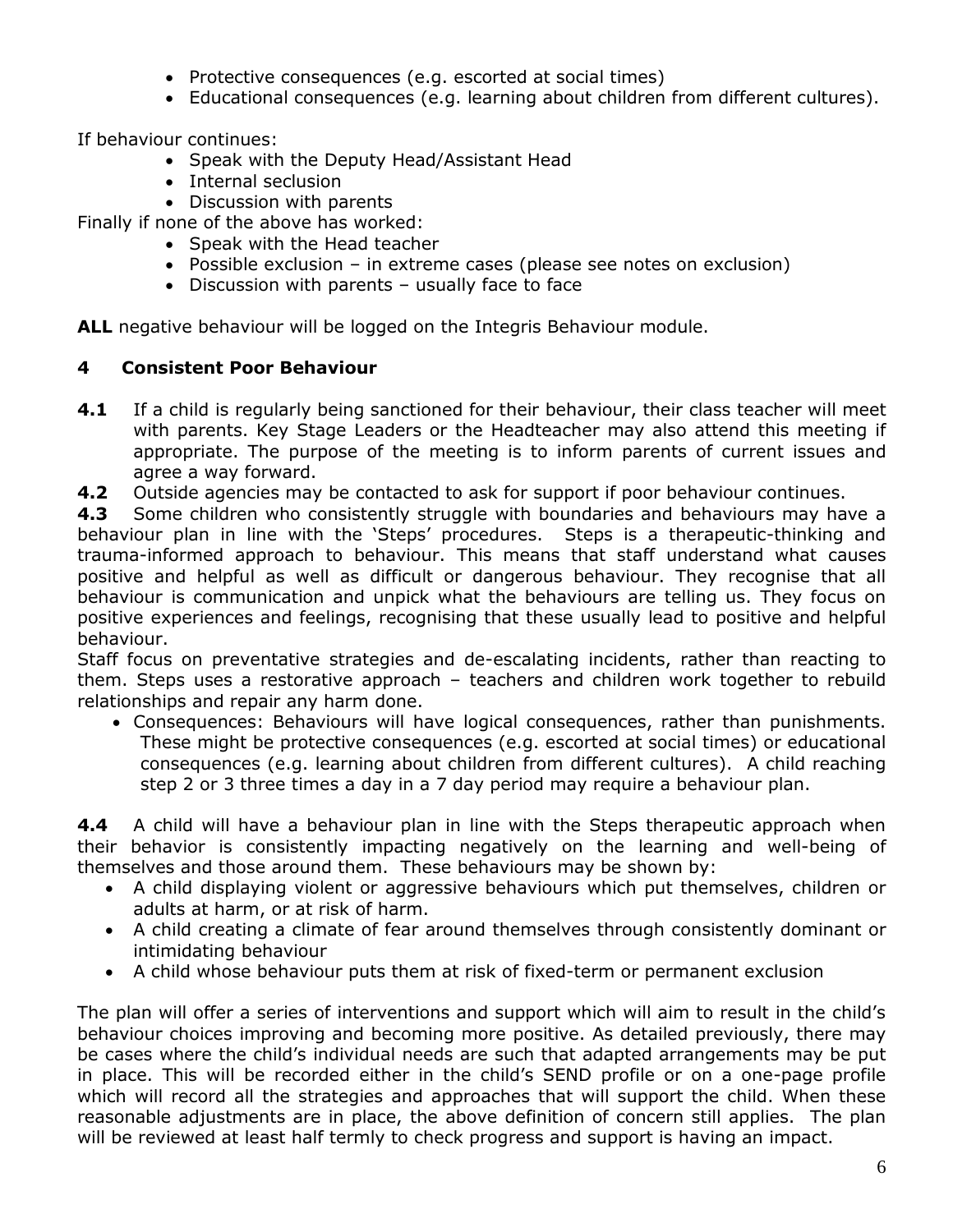**4.5** When a child presents with behaviours which puts themselves and/or others at risk of harm or when the child may be at risk of exclusion the school will call on the support of the behaviour panel. This is a local authority support group where the behaviours of the child are discussed and they are then able to offer a support package or make suggestions which may not have yet been explored.

| <b>School Support</b>                                                                                                                                                                                                                                                                                                                                                                                                                                         | <b>Further Support</b>                                                                                                                                                                                                                                                                                                                                                                                                                                                                                                                                                                                                                                                                                                                                                                                                                                                                                                                                        | Involvement<br>of<br>External<br>Professionals                                                                                                                                                                                                                                                                                                                                                                                                           |
|---------------------------------------------------------------------------------------------------------------------------------------------------------------------------------------------------------------------------------------------------------------------------------------------------------------------------------------------------------------------------------------------------------------------------------------------------------------|---------------------------------------------------------------------------------------------------------------------------------------------------------------------------------------------------------------------------------------------------------------------------------------------------------------------------------------------------------------------------------------------------------------------------------------------------------------------------------------------------------------------------------------------------------------------------------------------------------------------------------------------------------------------------------------------------------------------------------------------------------------------------------------------------------------------------------------------------------------------------------------------------------------------------------------------------------------|----------------------------------------------------------------------------------------------------------------------------------------------------------------------------------------------------------------------------------------------------------------------------------------------------------------------------------------------------------------------------------------------------------------------------------------------------------|
| Where at all possible<br>$\bullet$<br>adults support in the<br>classroom/on<br>the<br>playground in a small<br>group.<br>School<br>behaviour<br>$\bullet$<br>management<br>system<br>which<br>supports<br>positive behaviour and<br>incorporates<br>a<br>preventative/therapeut<br>ic approach.<br>Personalised behaviour<br>٠<br>plan/coordinated plan.<br>Lunch<br>and<br>play<br>$\bullet$<br>support where needed<br>(Sunshine Club).<br>Pupil passports. | Additional 1:1support<br>$\bullet$<br>class<br>based<br>for<br>learning - only with<br>funding from the LA<br>Key worker to meet<br>and<br>greet<br>every<br>morning.<br>Early Starter club for<br>daily breakfast.<br>Sensory circuits<br>$\bullet$<br>1:1 and/or group work<br>to support emotional<br>wellbeing.<br>Personalised transition<br>$\bullet$<br>programmes.<br>Individualised<br>$\bullet$<br>behaviour plan.<br>Time In $-$ think and<br>reflecting<br>time<br>to<br>discuss behaviours.<br>Team<br>Around<br>the<br>Family (TAF) meetings<br>this is via the Early<br>Help module to work<br>with local agencies.<br>Risk assessments<br>Chatterbox and other<br>nurture provision both<br>group and 1:1.<br>Family support work -<br>direct<br>work<br>with<br>such<br>parents<br>as<br>Incredible Years, Knit<br>and Natter, Walk and<br>Talk etc.<br><b>Visual timetables</b><br>5 point scale<br>Emotional<br>Literacy<br>support group. | <b>CAMHS</b><br>$\bullet$<br>YouNited<br>$\bullet$<br><b>CHUMS</b><br>$\bullet$<br><b>Social Services</b><br>$\bullet$<br>Early Help Assessment<br>$\bullet$<br>Community<br>$\bullet$<br>Paediatrician<br>Neurodevelopmental<br>team<br>School nurse team<br>$\bullet$<br>Behaviour panel<br>$\bullet$<br>SEND team<br>$\bullet$<br><b>YMCA</b><br>$\bullet$<br>Educational<br>$\bullet$<br>Psychologist<br>Specialist<br><b>Teachers</b><br>(outreach) |

| 4.6 What support and intervention for behaviour looks like in our school: |  |  |  |  |  |  |
|---------------------------------------------------------------------------|--|--|--|--|--|--|
|---------------------------------------------------------------------------|--|--|--|--|--|--|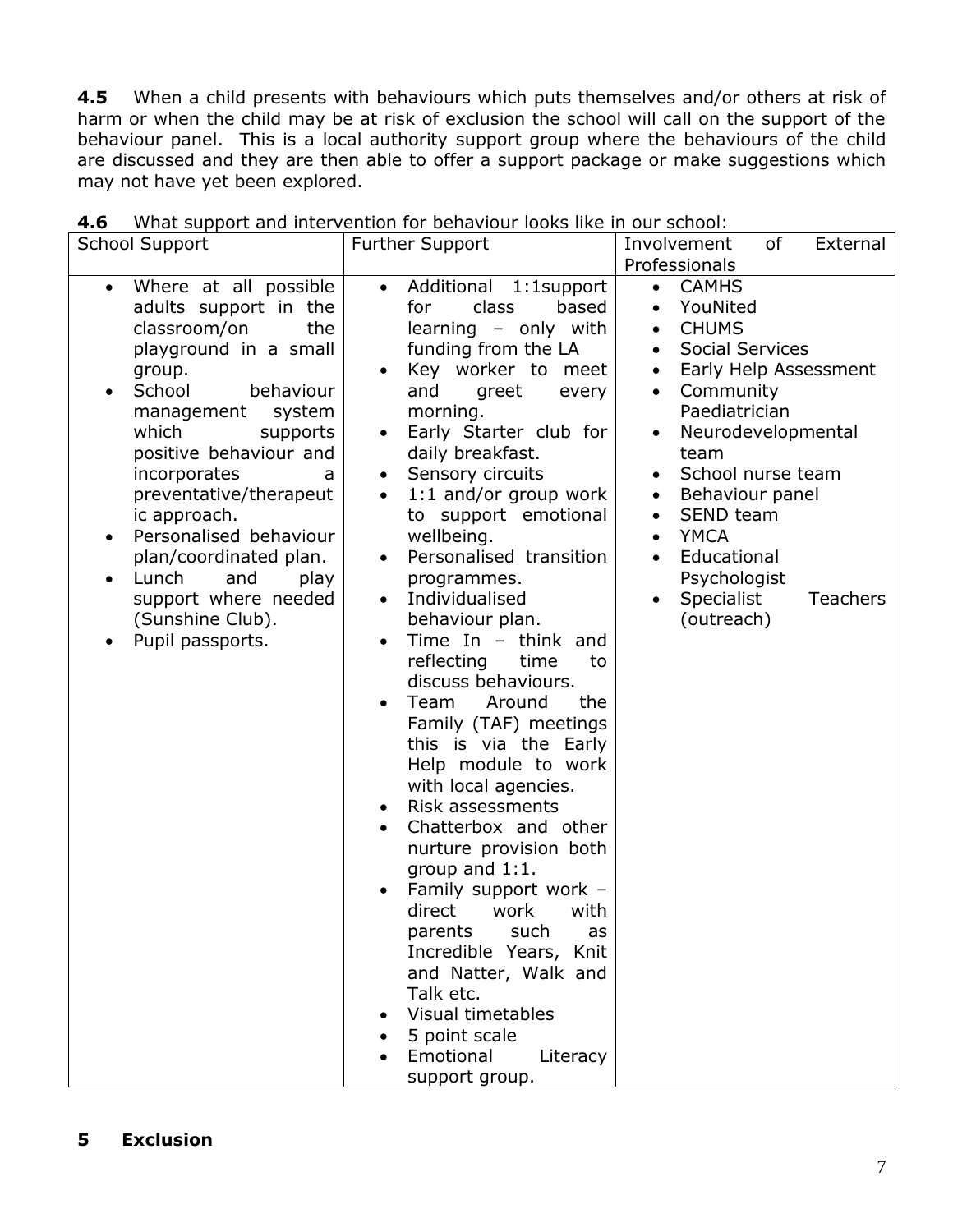- **5.1** If a pupil's behaviour is considered to be disruptive or violent, in spite of applying all the appropriate measures/strategies and undermines the quality of teaching and learning for other pupils or puts them at harm, then procedures for the exclusion of the pupil will commence. In dealing with incidents resulting in exclusion of a pupil, the Head Teacher and Governing Body will follow the Guidelines for Exclusion by Peterborough Local Authority.
- **5.2** Fixed term exclusions will be used if the incident, in the opinion of the Headteacher or in his absence, a member of SLT, is very serious. Examples include - physical violence towards pupils or staff.
- **5.3** Fixed term exclusions will also be used if a child's behaviour shows no improvement after all available options to the school have been used and procedures followed.
- **5.4** The ultimate sanction is to permanently exclude a child from school. This can only be done by the Headteacher.

# **6 Bullying**

- **6.1** We will not tolerate bullying of any kind.
- **6.2** If we discover that an act of bullying or intimidation has taken place, we act immediately to stop any further occurrences of such behaviour.
- **6.3** Any reports of bullying will be dealt with by Key Stage Leaders or the Headteacher.

#### **7 Physical Restraint**

**7.1** Teachers do not hit, push, slap or in any sense physically intimidate children. Staff only intervene physically to restrain children in order to prevent injury to a child, or if a child is in danger of hurting themselves. The actions that we take are in line with government guidelines on the restraint of children. Please refer to our Physical Intervention Policy which will only be used as part of an individualised behaviour plan in accordance with the Team Teach techniques.

#### **8 The role of parents/carers**

- **8.1** We expect parents to support their child's learning and co-operate with the school as set out in the home-school agreement. We try to build a supportive dialogue between the home and school and we inform parents, in accordance with procedures outlined above, if we have concerns about their child's welfare or behaviour.
- **8.2** The school collaborates actively with parents and carers, so that children receive consistent messages about how to behave at home and at school.
- **8.3** We encourage parents to initiate contact with the school if they have any concerns.
- **8.4** If the school has had to use reasonable sanctions to punish a child, we would expect parents to support the actions of the school.
- **8.5** If parents have concerns about the way their child has been treated, they should initially contact the class teacher. If the concern remains, they should contact the school governors. If these discussions cannot resolve the problem, a formal grievance or appeal process can be implemented.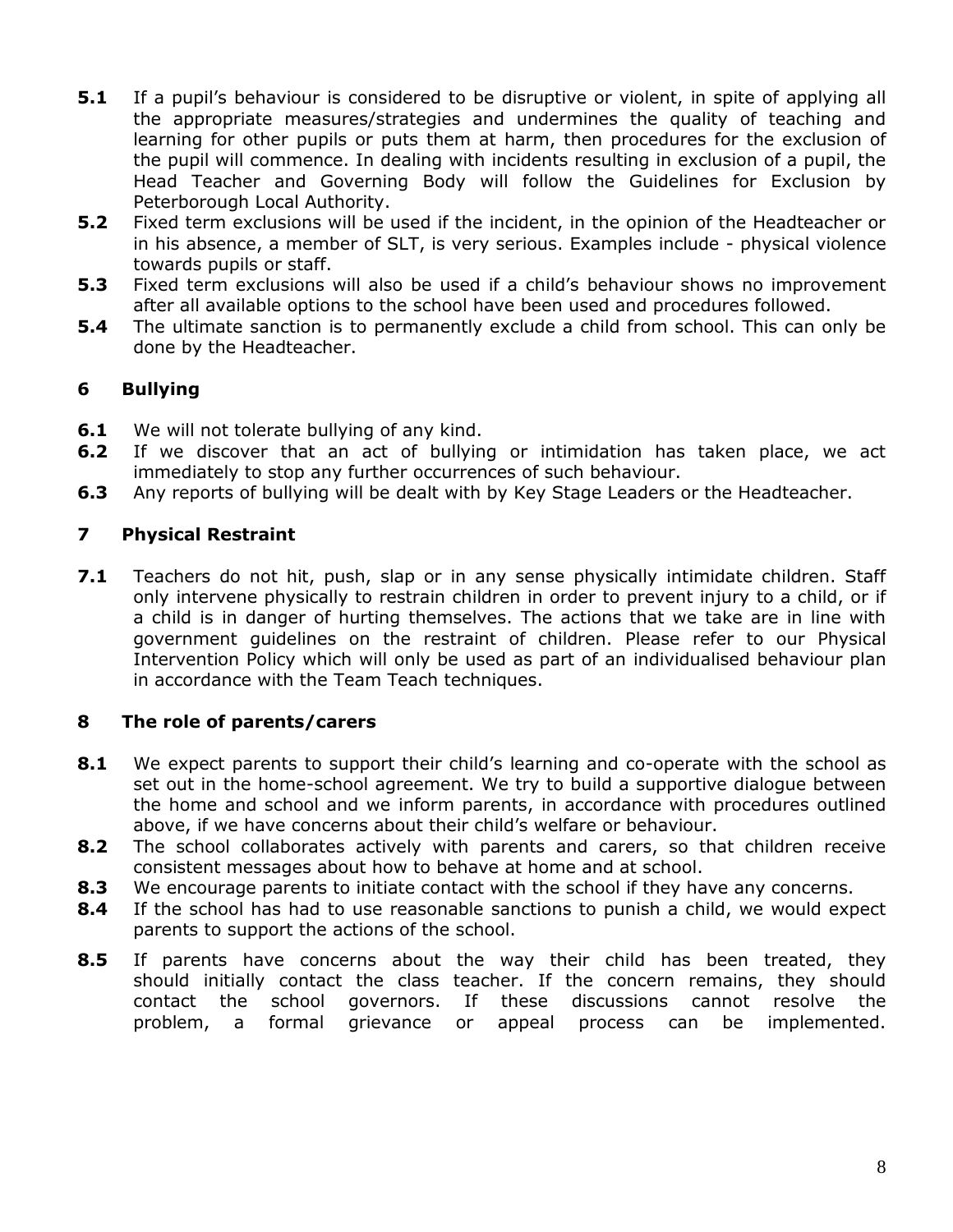# **9 The role of the class teacher**

- **9.1** It is the responsibility of class teachers to ensure that the school rules are enforced in their classes, and that their classes behave in a responsible manner during lesson time.
- **9.2** The class teachers in our school have high expectations of the children with regard to behaviour, and they strive to ensure that all children work to the best of their ability.
- **9.3** The class teacher treats each child fairly, and enforces the classroom code consistently. The teachers treat all children in their classes with respect and understanding.
- **9.4** If a child misbehaves repeatedly in class, the class teacher keeps a record of all such incidents. In the first instance, the class teacher deals with incidents him/herself in the normal manner. However, if misbehaviour continues, the class teacher seeks help and advice from the Senior Management Team.
- **9.5** The class teacher liaises with external agencies, as necessary, to support and guide the progress of each child. The class teacher may, for example, discuss the needs of a child with the education social worker or the LA's behaviour support service.
- **9.6** The class teacher reports to parents and carers about the progress of each child in their class, in line with the whole-school policy. The class teacher may also contact a parent if there are concerns about the behaviour or welfare of a child.

# **10 The role of the Headteacher**

- **10.1** It is the responsibility of the headteacher to implement the school behaviour policy consistently throughout the school. It is also the responsibility of the headteacher to ensure the health, safety and welfare of all children in the school.
- **10.2** The headteacher supports the staff by implementing the policy, by setting the standards of behaviour, and by supporting staff in their implementation of the policy.
- 10.3 The headteacher keeps records of all reported serious incidents of misbehaviour reported to him.
- **10.4** The headteacher has the responsibility for giving fixed-term seclusions or exclusions to individual children for serious acts of misbehaviour. Seclusions are used as a form of protective consequence to enable staff, pupils and parents to work together and focus on positive next steps. For repeated or very serious acts of anti-social behaviour, the headteacher may permanently exclude a child. These actions are taken only after the school governors have been notified.
- **10.5** If the Headteacher excludes a pupil, parents must be immediately informed, giving reasons for the exclusion. At the same time, the Headteacher makes it clear to parents that they can, if they wish, appeal against the decision to the Governing Body.
- **10.6** The Headteacher informs the LA and the Governing Body about any permanent exclusion and about any fixed term exclusions beyond 5 days.

# **11 The role of the Governors**

**11.1** The Governing Body has the responsibility of approving these general quidelines on standards of behaviour, and reviewing their effectiveness.

11.2 The Governing Body itself cannot exclude a pupil or extend the exclusion period made by the Headteacher.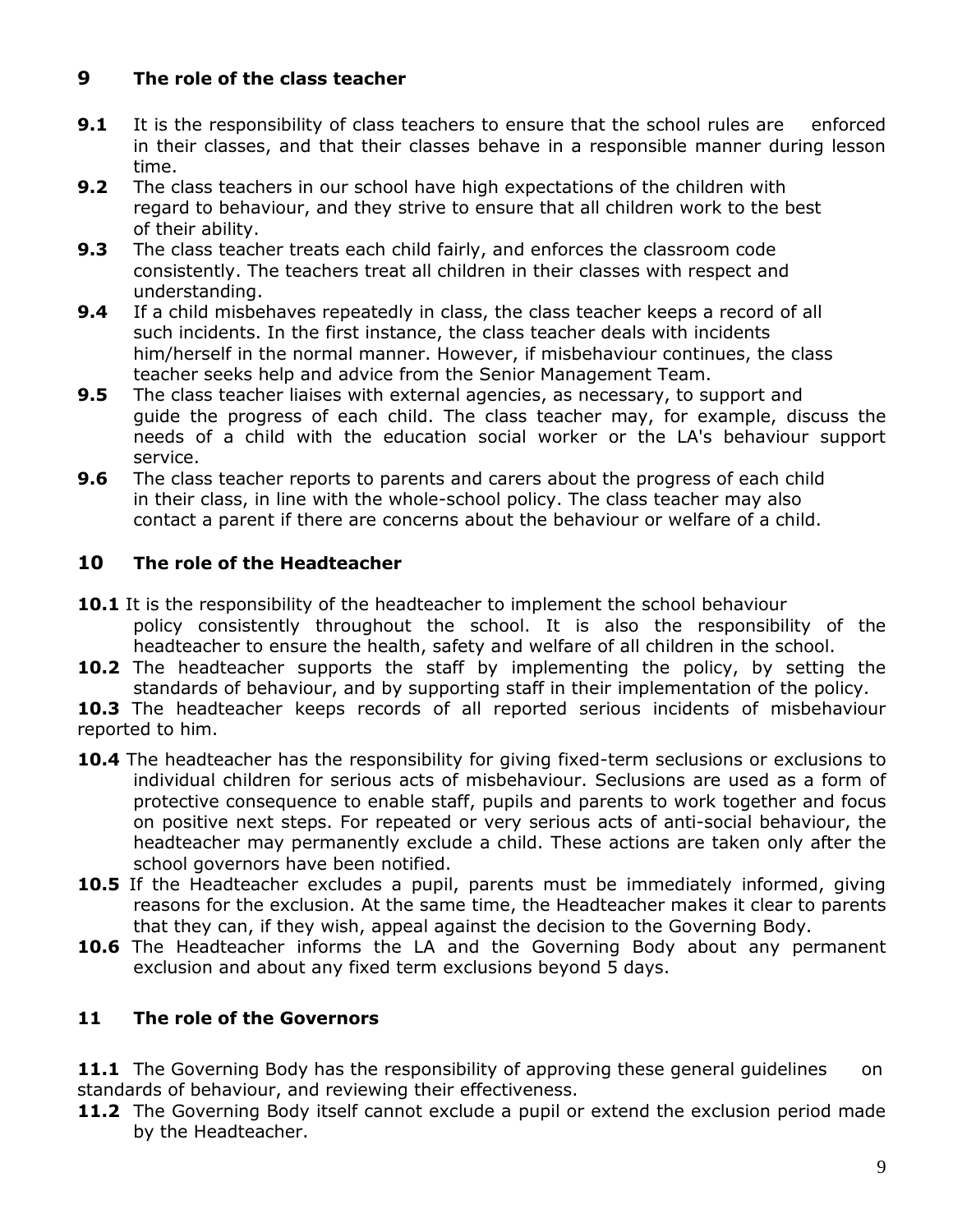- 11.3 The Governing Body has a discipline committee which will consider any appeals on behalf of the Governing Body. If they have to consider an appeal against an exclusion they should consider the circumstances in which the pupil was excluded and any representation by parents and the LA.
- **11.4** If the governors' appeal panel decide that a pupil should be reinstated, the Headteacher will comply will this ruling.
- **11.5** It is the responsibility of the Governing Body to monitor the rate of exclusions, and to ensure the school policy is administered fairly and consistently.

#### **12 Records**

- 12.1 The school keeps a variety of records concerning incidents of misbehaviour. The class teacher records minor classroom incidents on Integris Behaviour Module. The headteacher records those incidents in which a child is sent to him/her on account of bad behaviour. We also keep a record of any incidents that occur at break or lunchtimes: lunchtime supervisors give written details of any incident on Integris which is monitored by SLT.
- **12.2** The headteacher keeps a record of any child who is suspended for a fixed-term, or who is permanently excluded.
- 12.3 It is the responsibility of the governing body to monitor the rate of suspensions and exclusions, and to ensure that the school policy is administered fairly and consistently.
- **12.4** The governing body will review this policy every two years.

Review Date: Autumn 2023

This policy was agreed on ………………………

Signed …………………………………………………………………….

Date…………………………………………